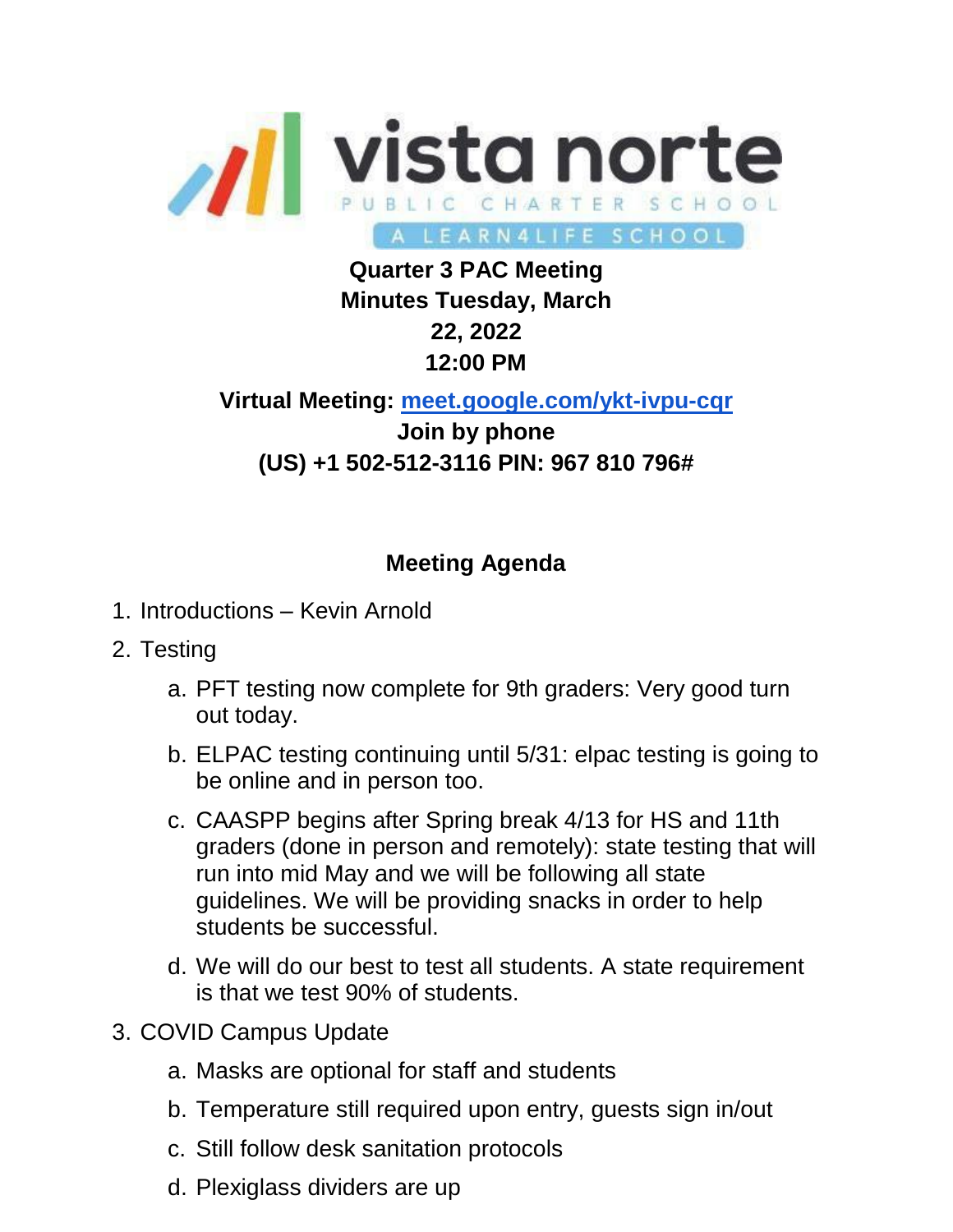- 4. WASC
	- a. Currently wrapping up final document
	- b. Video shoot walk-through happening 4/12
	- c. Parents can be present to share experiences
- 5. New Staff Roles
	- a. HOPE facilitator Mrs. Stanton
	- b. School counselor [Maricella Evangelista](mailto:maricella.evangelista@vistanortecharter.school) at Rialto T/W and Highland Thursdays, has bilingual support
- 6. Upcoming Reopening Plans
	- a. Bring back group activities to increase student confidence
	- b. Try to launch sports program soon now that we are reopening
	- c. Introduce cross country since no equipment needed
- 7. Graduation
	- a. 5/26 at 7:00 pm at the 66's Stadium in SB
	- b. Senior social on 4/21 at 10:00 am in Highland for all seniors graduating to attend
- 8. FAFSA
	- a. Deadline extended to 4/1, see counselor for more information or support
- 9. Home Study Updates
	- a. students will be creating projects & enrollment for HS keeps going up.
- 10. Preliminary Results for Surveys: [Colin Opseth](mailto:copseth@innovationhigh.school)
- 11. Funding: [Colin Opseth](mailto:copseth@innovationhigh.school)
	- a. We have 4 Goals for budget spending, those goals are to help students meet student graduation.
		- . Technology
		- i. Curriculum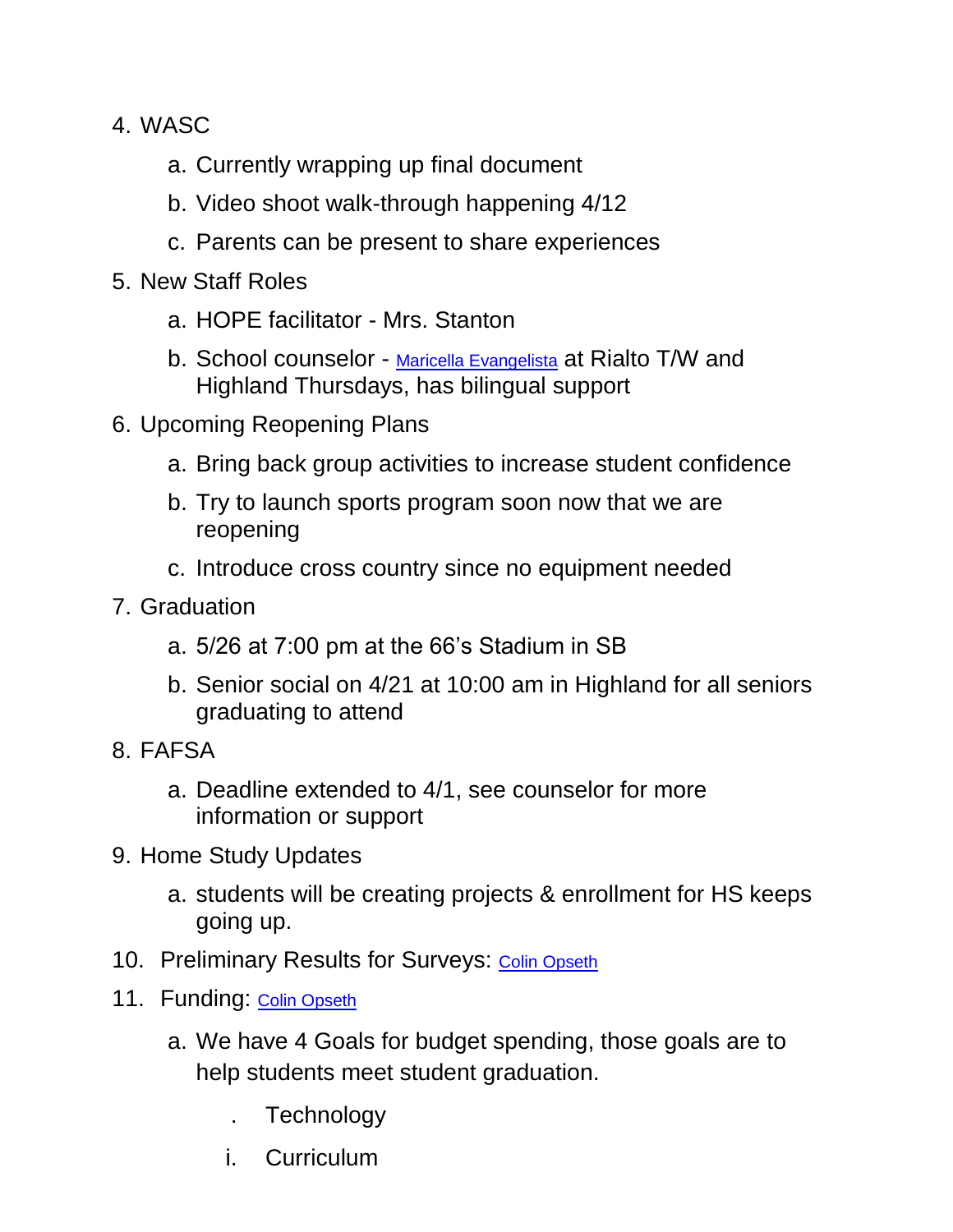- ii. Staff
- iii. Facility
- b. LCAP Budget is \$2.1 M. We have a supplemental income \$662K
	- We've spent about 50% of our budget. Which is normal for a school. Thinking about investing more technology for the school.
	- i. In talking with the principals we have talked about buying: student laptops, hotposts, headphones, smartboards (purchase orders are currently with IT already)
- c. Title 1 funding we spent 82% of our budget. We can carry over 15% to the school year.
	- . We don't foresee that we will be taking over any of that funding.
	- i. Next year we won't be using funds for targeted students, we will be focusing on making sure all funds have accessibility to things like literacy.
- d. Extended Learning Opportunities Grant \$621K, we have only spent about \$40K which is a supplementary that we have 4 years to spend. This grant has allowed us to to bring on additional staff.
	- The goal is to keep those support staff around.
- e. Educator Effectiveness Block Grant: \$120K this is to help out our staff.
	- . Multi year plan
	- i. Professional learning community.
- 12. Parent Expectations
	- a. How do we help students recover from COVID blues?
		- . By making sure school stays open, the hybrid model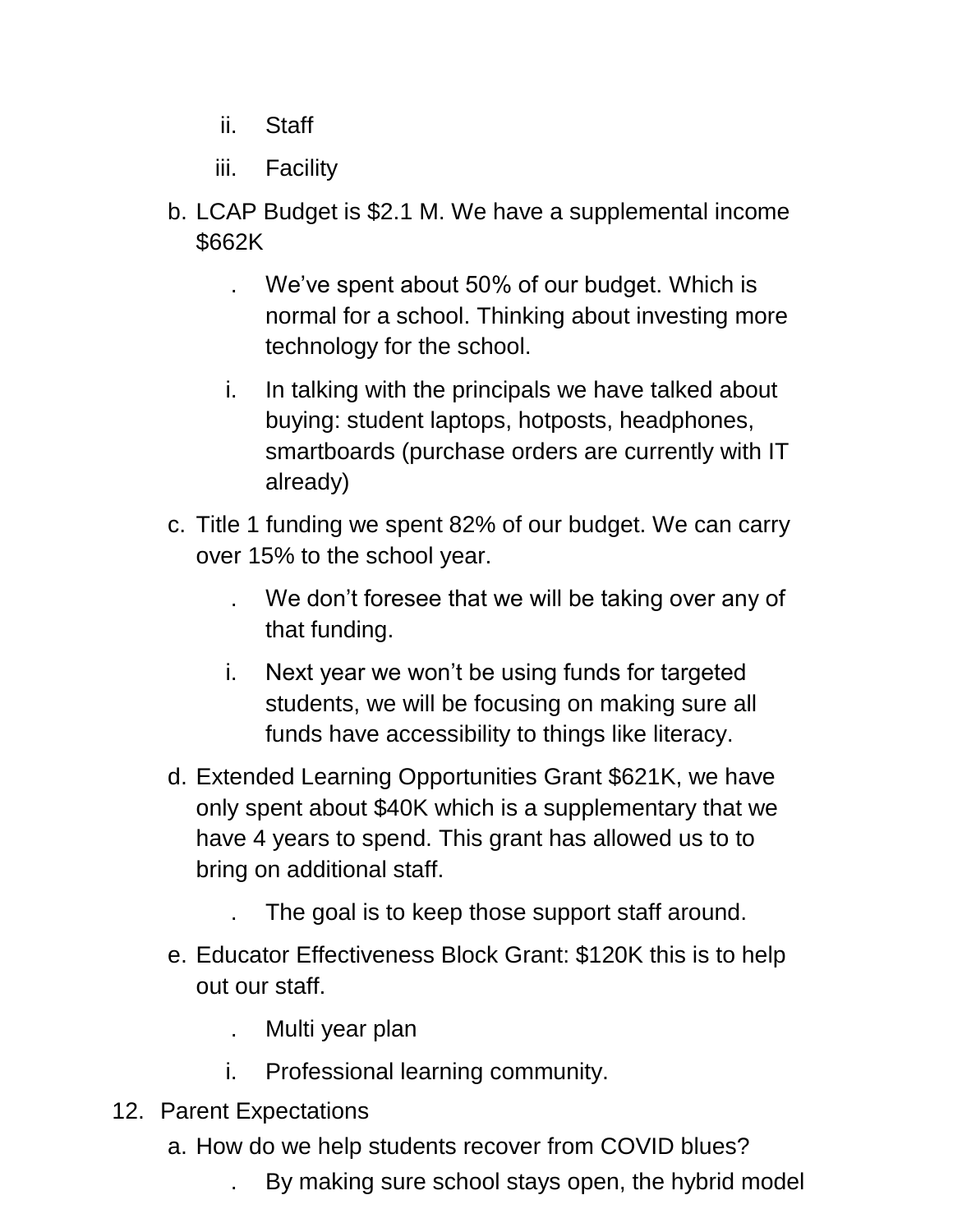works, students can come in up to 3 days a week.

- b. How do we help them engage back into school work?
	- . By bringing back sports and other activities.
- 13. Student Recognitions: Kevin Arnold & Brittney Calderon
	- a. Rialto: Adrian Carrillo credit wise , he turns in about 9 credits every LP. He also does Karate on the side, he's doing really well. So proud of Adrian
	- b. Rafael: doing really awesome, he's doing really well,
		- . Riylee Bailey he's making all of his appointments and overall succeeding (Marla- Mom)
		- i. Logan: So proud that you're doing well. Very eager to learn. Everyone looks forward to him coming in.
		- ii. Giovanni Lopez: excelling in multiple SGIs
		- iii. Danny Mendez Cardoza: doing so well.
- 14. Open items not listed:
	- a. Art: Colin will look into seeing if we can come up with a way to provide that for students.
	- b. School reopening: Mrs. Martin Casa will stay as a hybrid and they will be sticking to it. You can go to school potentially 3 days a week.
	- c. Rialto: SGI classes: English, Math, History and Science. Hybrid classes are also available.
	- d. Group activities will be held to increase student confidence.
		- . Sports
		- i. Clubs
		- ii. Student engagement
	- e. Students would like a site in Palm Springs she says there's a lot of students that need us there.
- 15. Parent Attendance: Katrina Holid, Danny Mendez Cardona, Giovanni Lopez, Logan Ryan, Kaite Henry Cutrenia Holland, M. Bailey, Christina Laster, Denise Campos Lizama, Juan Carlos, Marla Bailey, & Anna Brelont
- 16. Staff Attendance: Memo Velasco, Brittney Calderon Pierce, Irene [Franco](mailto:ifranco@altavistalearning.school), [Colin Opseth](mailto:copseth@innovationhigh.school), [Kevin Arnold](mailto:karnold@vistanortecharter.school), Katelyn Brown, Nichola Enman,